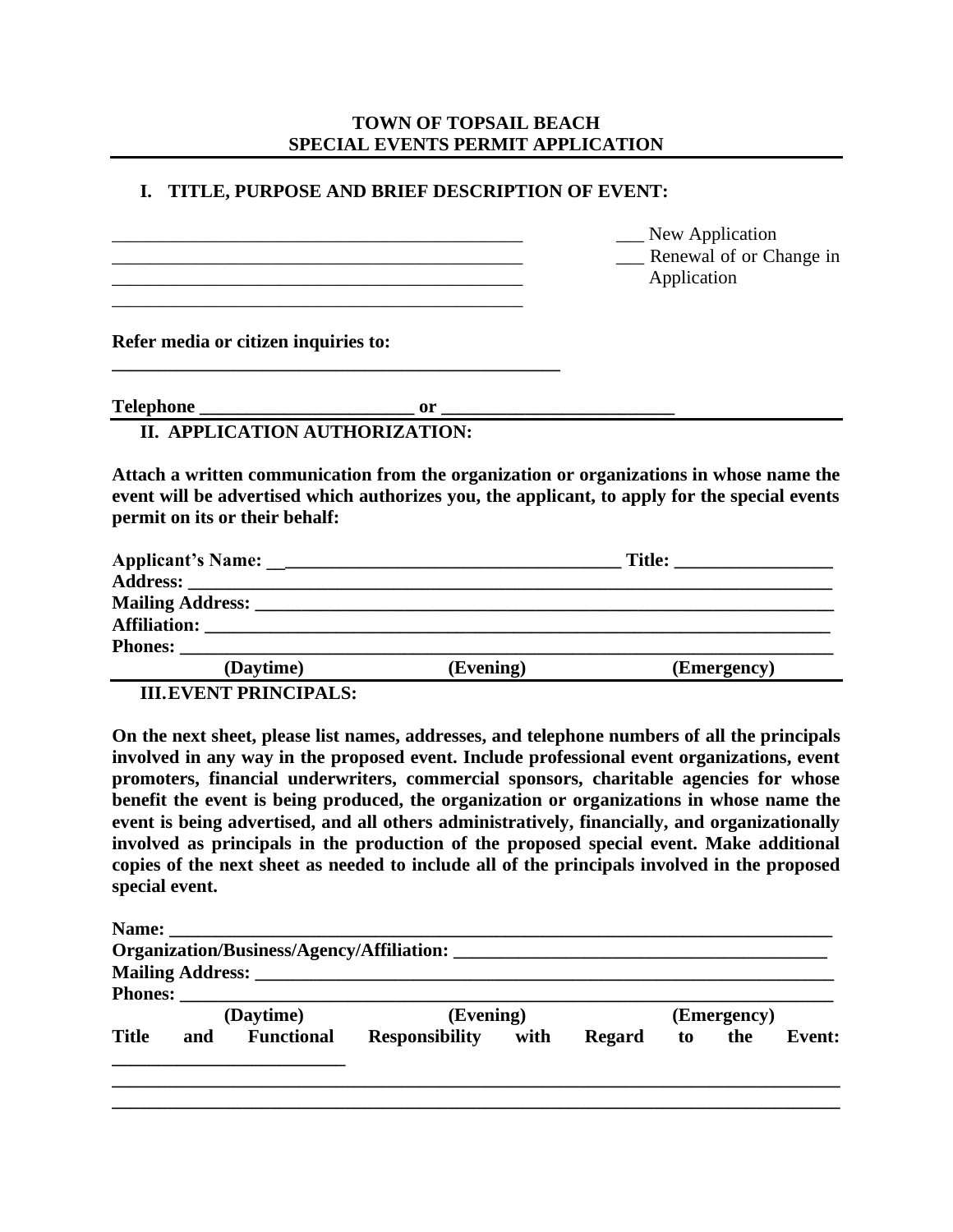|              |       | $\square$ Yes                                                      | $\square$ No                 |           |                                                                                                                                                                     |    |             |        |
|--------------|-------|--------------------------------------------------------------------|------------------------------|-----------|---------------------------------------------------------------------------------------------------------------------------------------------------------------------|----|-------------|--------|
|              |       | $\square$ Yes                                                      | $\square$ No                 |           | Will this person be present at the event areas and in charge of the event at all times?                                                                             |    |             |        |
|              |       |                                                                    |                              |           |                                                                                                                                                                     |    |             |        |
|              | Name: |                                                                    |                              |           |                                                                                                                                                                     |    |             |        |
|              |       |                                                                    |                              |           |                                                                                                                                                                     |    |             |        |
|              |       |                                                                    |                              |           |                                                                                                                                                                     |    |             |        |
|              |       | (Daytime)                                                          |                              | (Evening) |                                                                                                                                                                     |    | (Emergency) |        |
| <b>Title</b> | and   |                                                                    |                              |           | Functional Responsibility with Regard                                                                                                                               | to | the         | Event: |
|              |       |                                                                    |                              |           |                                                                                                                                                                     |    |             |        |
|              |       | $\square$ Yes<br>$\square$ Yes<br><b>IV. REQUESTED COMPONENTS:</b> | $\square$ No<br>$\square$ No |           | Will this person have authority to cancel or greatly modify event plans?<br>Will this person be present at the event areas and in charge of the event at all times? |    |             |        |
|              |       |                                                                    |                              |           |                                                                                                                                                                     |    |             |        |
|              |       |                                                                    |                              |           | C. Requested hours of operation, from ______________ AM/PM to ____________ AM/PM                                                                                    |    |             |        |
|              |       |                                                                    |                              |           |                                                                                                                                                                     |    |             |        |
|              |       |                                                                    |                              |           |                                                                                                                                                                     |    |             |        |
|              |       |                                                                    |                              |           | E. Describe the number and type of animals to be used in the event:                                                                                                 |    |             |        |
|              |       |                                                                    |                              |           | F. Attach a draft of the entry form for participants/spectators.                                                                                                    |    |             |        |

**\_\_\_\_\_\_\_\_\_\_\_\_\_\_\_\_\_\_\_\_\_\_\_\_\_\_\_\_\_\_\_\_\_\_\_\_\_\_\_\_\_\_\_\_\_\_\_\_\_\_\_\_\_\_\_\_\_\_\_\_\_\_\_\_\_\_\_\_\_\_\_\_\_\_\_\_\_\_**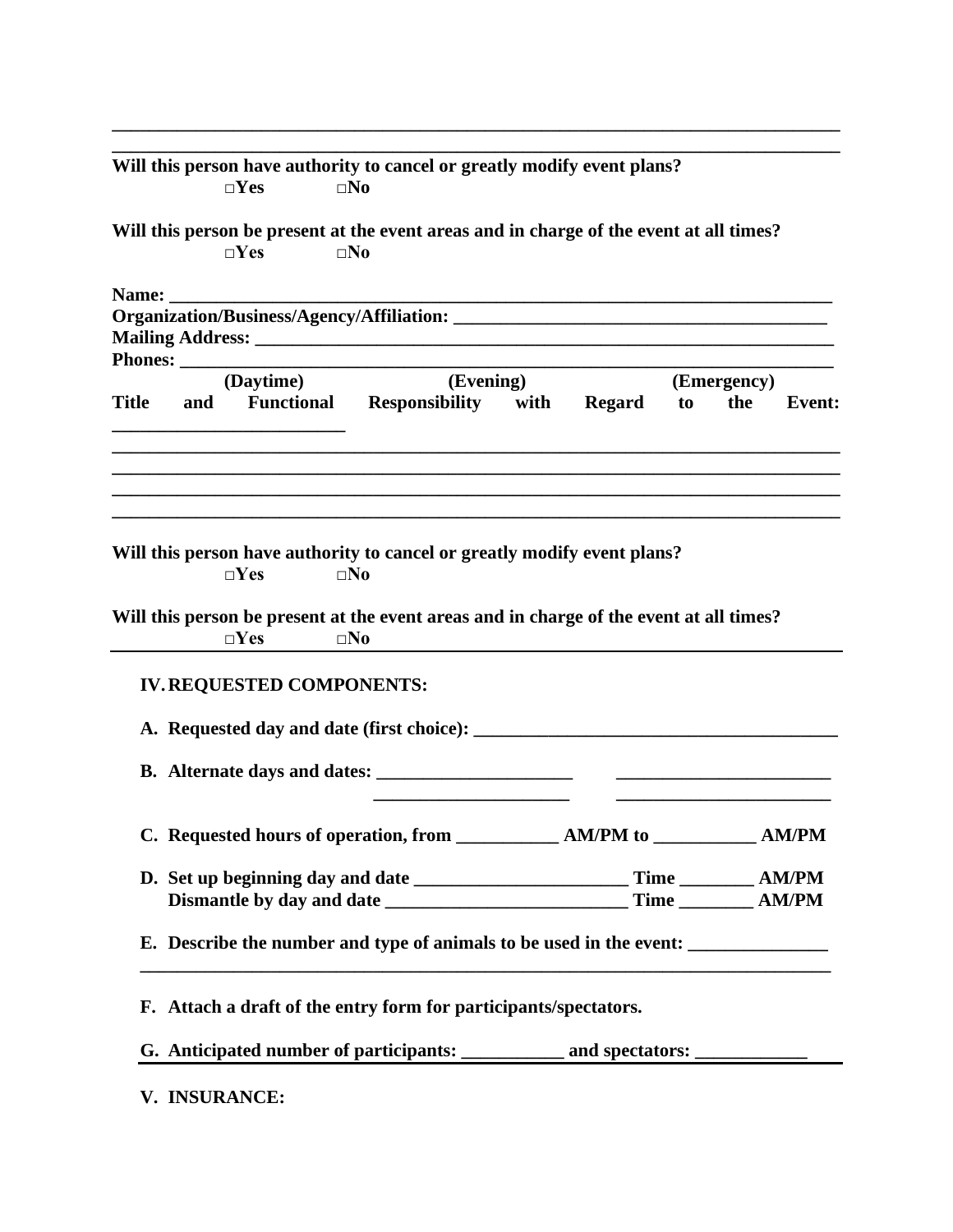**Attached to this application either an insurance policy or a certificate of insurance including the policy number, amount and the provision that the Town is included as an additional insured. (Please note that insurance requirements depend upon the risk level of the event. Also, if your event can be classified as First Amendment expressive activity, insurance requirements can be waived by the Town Council under certain circumstances.)**

# **VI.SANITATION:**

**Attached your "Plan for Clean-up Material Preservation." Include number, type and location of trash containers to be provided for the event. Indicate who and how many will be responsible for emptying and cleaning up around containers during the event. Indicate who and how many will be responsible for cleaning up the event area after the event. All trash, solid waste or other debris must be moved off Island by the organization or individual submitting the application. Describe the number, type and location of portable toilets to be provided for the event area after the event. Describe the number, type and location of portable toilets to be provided for the event (or permanent toilets to be used for the event). Include any other plan you have for ensuring post-event cleanliness and material preservation of city facilities, equipment, premises and streets.**

# **VII. LOCATION MAP:**

**Check off below items that apply to your event. Indicate these items on attached maps. Use, where necessary, a to-scale drawing.**

- **\_\_\_\_\_\_ If a route is involved, the beginning area, the route (indicate directions with arrows) and the finish area**
- If a route is involved, the places where buses, trolleys, or trains need to be **considered**
- **\_\_\_\_\_\_ If a relay is involved, indicate hand-off points**
- **\_\_\_\_\_\_ Entertainment or stage locations (grandstand operators should provide you with a to-scale drawing)**
- **\_\_\_\_\_\_ Alcoholic beverage concession area**
- **\_\_\_\_\_\_ Non-alcoholic concession areas**
- **\_\_\_\_\_\_ Food concession areas**
- **\_\_\_\_\_\_ General merchandise concession areas**
- **\_\_\_\_\_\_ Portable toilet facilities (indicate number)**
- **\_\_\_\_\_\_ First-aid facilities**
- **\_\_\_\_\_\_ Event participant and/or spectator parking areas**
- **\_\_\_\_\_\_ Event organizer's command post**
- **\_\_\_\_\_\_ Fireworks or pyrotechnics site**
- **\_\_\_\_\_\_ Vehicle fuel-handling site**
- **\_\_\_\_\_\_ Cooking areas**
- **\_\_\_\_\_\_ Tables, enclosures, etc.**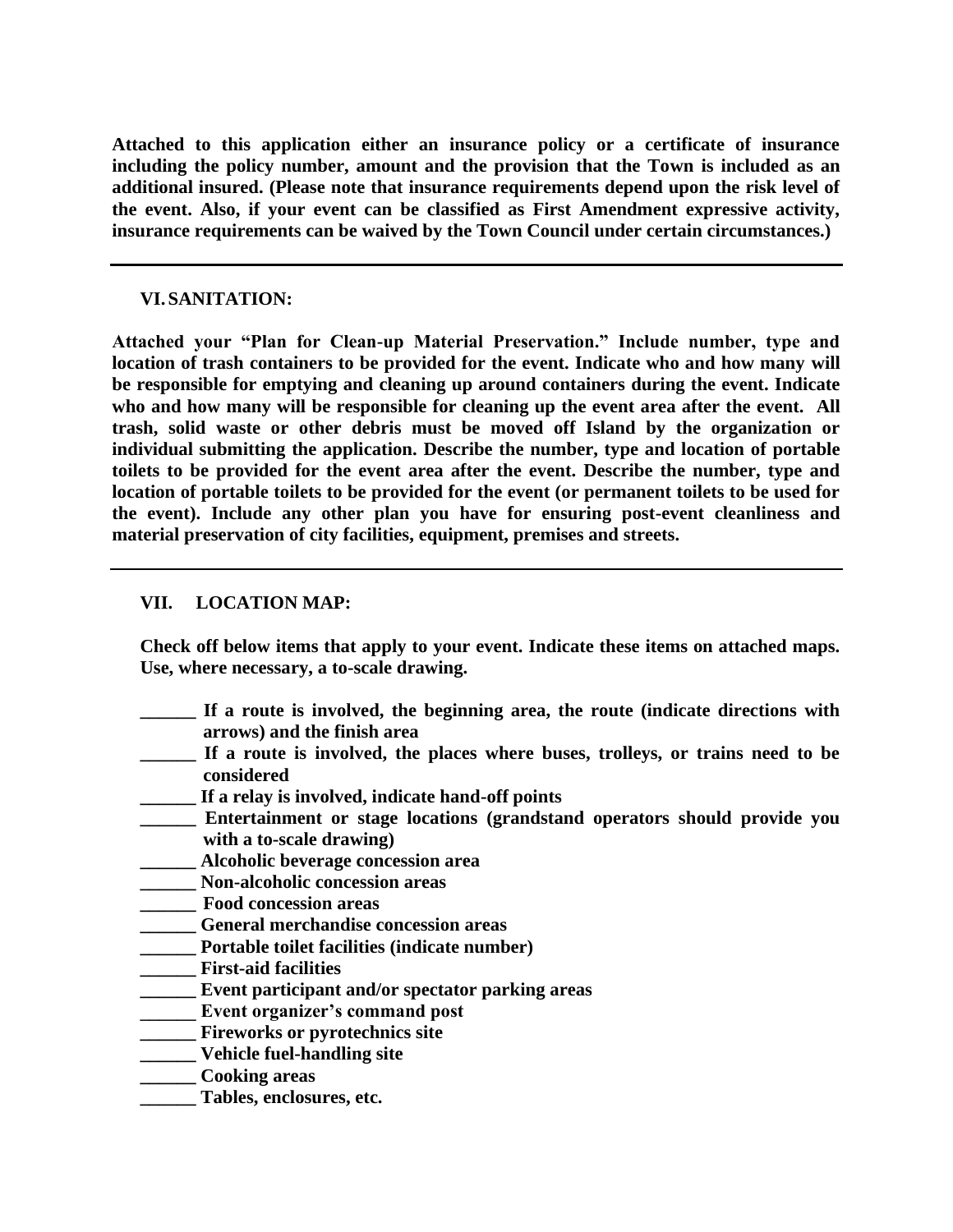| Temporary or permanent structures constructed for the event |
|-------------------------------------------------------------|
| Site of electrical wiring to be installed for the event     |
| Trash containers (indicate number):                         |
| <b>Other. Please describe:</b>                              |

## **VIII. AVAILABILITY OF FOOD, BEVERAGES AND/OR ENTERTAINMENT:**

**A. If there will be music, sound amplification or any other noise impact, please describe, including the intended hours, the music, sound, or noise.**

**\_\_\_\_\_\_\_\_\_\_\_\_\_\_\_\_\_\_\_\_\_\_\_\_\_\_\_\_\_\_\_\_\_\_\_\_\_\_\_\_\_\_\_\_\_\_\_\_\_\_\_\_\_\_\_\_\_\_\_\_\_\_\_\_\_\_\_\_\_\_\_\_\_\_\_\_\_\_ \_\_\_\_\_\_\_\_\_\_\_\_\_\_\_\_\_\_\_\_\_\_\_\_\_\_\_\_\_\_\_\_\_\_\_\_\_\_\_\_\_\_\_\_\_\_\_\_\_\_\_\_\_\_\_\_\_\_\_\_\_\_\_\_\_\_\_\_\_\_\_\_\_\_\_\_\_\_**

- **B. Alcoholic beverages to be served? □ Yes □No**
- **C. If yes, describe what system will be used to ensure that alcoholic beverages will be consumed only by those persons 21 years and older. \_\_\_\_\_\_\_\_\_\_\_\_\_\_\_\_\_\_\_\_\_\_\_\_\_\_\_\_\_\_\_\_\_\_\_\_\_\_\_\_\_\_\_\_\_\_\_\_\_\_\_\_\_\_\_\_\_\_\_\_\_\_\_\_\_\_\_\_\_\_\_\_\_\_\_\_\_\_**

**\_\_\_\_\_\_\_\_\_\_\_\_\_\_\_\_\_\_\_\_\_\_\_\_\_\_\_\_\_\_\_\_\_\_\_\_\_\_\_\_\_\_\_\_\_\_\_\_\_\_\_\_\_\_\_\_\_\_\_\_\_\_\_\_\_\_\_\_\_\_\_\_\_\_\_\_\_\_**

**D. If yes, describe how, where, when and by whom the alcoholic beverages will be served. \_\_\_\_\_\_\_\_\_\_\_\_\_\_\_\_\_\_\_\_\_\_\_\_\_\_\_\_\_\_\_\_\_\_\_\_\_\_\_\_\_\_\_\_\_\_\_\_\_\_\_\_\_\_\_\_\_\_\_\_\_\_\_\_\_\_\_\_\_\_\_\_\_\_\_\_\_\_**

**E. If yes, attach to the application a copy of your permit from the State Alcoholic Beverage Control Board. Alcohol may not be served without a permit.**

**\_\_\_\_\_\_\_\_\_\_\_\_\_\_\_\_\_\_\_\_\_\_\_\_\_\_\_\_\_\_\_\_\_\_\_\_\_\_\_\_\_\_\_\_\_\_\_\_\_\_\_\_\_\_\_\_\_\_\_\_\_\_\_\_\_\_\_\_\_\_\_\_\_\_\_\_\_\_**

**F. If a casino party, a dance, or live entertainment is part of your event, please describe.**

**G. Please describe all of the activities of your event for which a business license is required. \_\_\_\_\_\_\_\_\_\_\_\_\_\_\_\_\_\_\_\_\_\_\_\_\_\_\_\_\_\_\_\_\_\_\_\_\_\_\_\_\_\_\_\_\_\_\_\_\_\_\_\_\_\_\_\_\_\_\_\_\_\_\_\_\_\_\_\_\_\_\_\_\_\_\_\_\_\_**

**\_\_\_\_\_\_\_\_\_\_\_\_\_\_\_\_\_\_\_\_\_\_\_\_\_\_\_\_\_\_\_\_\_\_\_\_\_\_\_\_\_\_\_\_\_\_\_\_\_\_\_\_\_\_\_\_\_\_\_\_\_\_\_\_\_\_\_\_\_\_\_\_\_\_\_\_\_\_**

**\_\_\_\_\_\_\_\_\_\_\_\_\_\_\_\_\_\_\_\_\_\_\_\_\_\_\_\_\_\_\_\_\_\_\_\_\_\_\_\_\_\_\_\_\_\_\_\_\_\_\_\_\_\_\_\_\_\_\_\_\_\_\_\_\_\_\_\_\_\_\_\_\_\_\_\_\_\_ \_\_\_\_\_\_\_\_\_\_\_\_\_\_\_\_\_\_\_\_\_\_\_\_\_\_\_\_\_\_\_\_\_\_\_\_\_\_\_\_\_\_\_\_\_\_\_\_\_\_\_\_\_\_\_\_\_\_\_\_\_\_\_\_\_\_\_\_\_\_\_\_\_\_\_\_\_\_**

**H. Food and/or non-alcoholic beverages to be served? □Yes □No**

**I. If yes, describe sanitation measures, food handling procedures, and the nature of the food (such as pre-packed foods, hot dogs, pre-mixed sodas, unpeeled fruit, raw meats, vegetables, fish, or peeled and cut fruit).**

**\_\_\_\_\_\_\_\_\_\_\_\_\_\_\_\_\_\_\_\_\_\_\_\_\_\_\_\_\_\_\_\_\_\_\_\_\_\_\_\_\_\_\_\_\_\_\_\_\_\_\_\_\_\_\_\_\_\_\_\_\_\_\_\_\_\_\_\_\_\_\_\_\_\_\_\_\_\_ \_\_\_\_\_\_\_\_\_\_\_\_\_\_\_\_\_\_\_\_\_\_\_\_\_\_\_\_\_\_\_\_\_\_\_\_\_\_\_\_\_\_\_\_\_\_\_\_\_\_\_\_\_\_\_\_\_\_\_\_\_\_\_\_\_\_\_\_\_\_\_\_\_\_\_\_\_\_**

**J. If yes, you may need to have a health permit for the County Department of Health Services. Attach a copy of your health permit to this application.**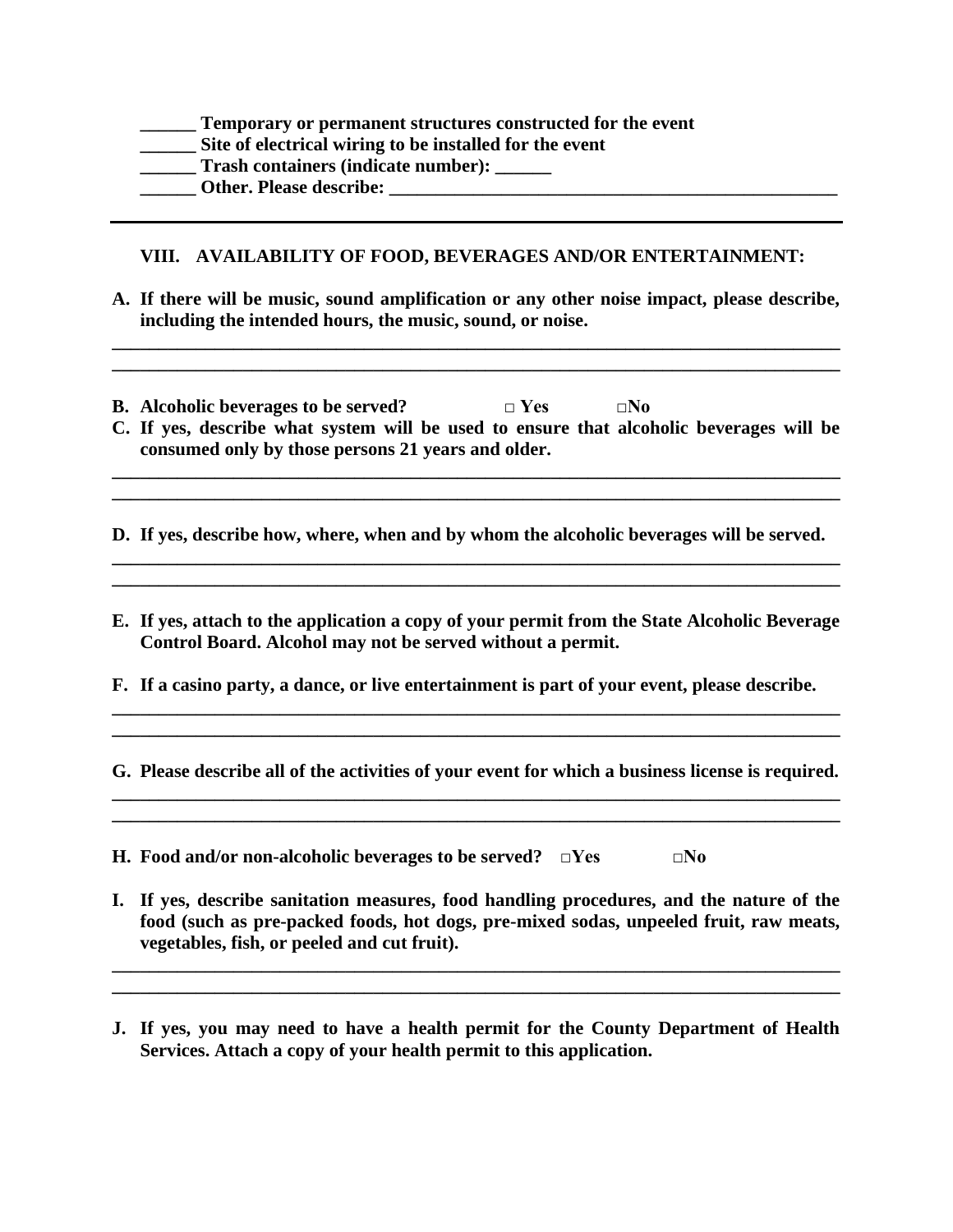**K. If you intend to cook food in the event area, describe your area layout, including fuel or electrical source to be used.**

**\_\_\_\_\_\_\_\_\_\_\_\_\_\_\_\_\_\_\_\_\_\_\_\_\_\_\_\_\_\_\_\_\_\_\_\_\_\_\_\_\_\_\_\_\_\_\_\_\_\_\_\_\_\_\_\_\_\_\_\_\_\_\_\_\_\_\_\_\_\_\_\_\_\_\_\_\_\_ \_\_\_\_\_\_\_\_\_\_\_\_\_\_\_\_\_\_\_\_\_\_\_\_\_\_\_\_\_\_\_\_\_\_\_\_\_\_\_\_\_\_\_\_\_\_\_\_\_\_\_\_\_\_\_\_\_\_\_\_\_\_\_\_\_\_\_\_\_\_\_\_\_\_\_\_\_\_ \_\_\_\_\_\_\_\_\_\_\_\_\_\_\_\_\_\_\_\_\_\_\_\_\_\_\_\_\_\_\_\_\_\_\_\_\_\_\_\_\_\_\_\_\_\_\_\_\_\_\_\_\_\_\_\_\_\_\_\_\_\_\_\_\_\_\_\_\_\_\_\_\_\_\_\_\_\_**

#### **IX.SECURITY AND SAFETY PROCEDURES:**

**A. Describe your proposed procedures for set up, operation, internal security and crowd control.**

**\_\_\_\_\_\_\_\_\_\_\_\_\_\_\_\_\_\_\_\_\_\_\_\_\_\_\_\_\_\_\_\_\_\_\_\_\_\_\_\_\_\_\_\_\_\_\_\_\_\_\_\_\_\_\_\_\_\_\_\_\_\_\_\_\_\_\_\_\_\_\_\_\_\_\_\_\_\_ \_\_\_\_\_\_\_\_\_\_\_\_\_\_\_\_\_\_\_\_\_\_\_\_\_\_\_\_\_\_\_\_\_\_\_\_\_\_\_\_\_\_\_\_\_\_\_\_\_\_\_\_\_\_\_\_\_\_\_\_\_\_\_\_\_\_\_\_\_\_\_\_\_\_\_\_\_\_**

**B. If the event is to occur at night, describe how you are going to light the event in order to increase the safety of participants and spectators coming to and leaving the event.**

**\_\_\_\_\_\_\_\_\_\_\_\_\_\_\_\_\_\_\_\_\_\_\_\_\_\_\_\_\_\_\_\_\_\_\_\_\_\_\_\_\_\_\_\_\_\_\_\_\_\_\_\_\_\_\_\_\_\_\_\_\_\_\_\_\_\_\_\_\_\_\_\_\_\_\_\_\_\_ \_\_\_\_\_\_\_\_\_\_\_\_\_\_\_\_\_\_\_\_\_\_\_\_\_\_\_\_\_\_\_\_\_\_\_\_\_\_\_\_\_\_\_\_\_\_\_\_\_\_\_\_\_\_\_\_\_\_\_\_\_\_\_\_\_\_\_\_\_\_\_\_\_\_\_\_\_\_**

**C. If your event includes vehicles or animals, describe the minimum and maximum speeds of the event and the minimum and maximum intervals of space to be maintained between units.**

**\_\_\_\_\_\_\_\_\_\_\_\_\_\_\_\_\_\_\_\_\_\_\_\_\_\_\_\_\_\_\_\_\_\_\_\_\_\_\_\_\_\_\_\_\_\_\_\_\_\_\_\_\_\_\_\_\_\_\_\_\_\_\_\_\_\_\_\_\_\_\_\_\_\_\_\_\_\_ \_\_\_\_\_\_\_\_\_\_\_\_\_\_\_\_\_\_\_\_\_\_\_\_\_\_\_\_\_\_\_\_\_\_\_\_\_\_\_\_\_\_\_\_\_\_\_\_\_\_\_\_\_\_\_\_\_\_\_\_\_\_\_\_\_\_\_\_\_\_\_\_\_\_\_\_\_\_**

- **D. Attach to this application a copy of your building permit application (or permits) if you are installing any electrical wiring on a temporary or permanent basis and/or if you are building any temporary or permanent structures such as bleachers, scaffolding, a grandstand, reviewing stands, stages or platforms.**
- **E. Attach a copy of your fire department permit or permits to this application if you will use parade floats; an open flame; fireworks or pyrotechnics; vehicle fuel; cooking facilities; enclosures (and tables within those enclosures); tents, air-supported structures, canopies, or any fabric shelters.**
- **F. Give name, address and phone numbers of the agency or agencies which will provide first-aid staff and equipment. Attach additional sheets if necessary.**

| <b>Name</b>                                                    | of                                                                                                                                                                                                                             | <b>Agency:</b> |
|----------------------------------------------------------------|--------------------------------------------------------------------------------------------------------------------------------------------------------------------------------------------------------------------------------|----------------|
|                                                                |                                                                                                                                                                                                                                |                |
|                                                                |                                                                                                                                                                                                                                |                |
|                                                                | Phone Numbers: New York School School School School School School School School School School School School School School School School School School School School School School School School School School School School Sc |                |
| Indicate medical services that will be provided for the event. |                                                                                                                                                                                                                                |                |
| <b>Medical Service</b>                                         | <b>How Provided</b>                                                                                                                                                                                                            |                |
| <b>Ambulance</b>                                               |                                                                                                                                                                                                                                |                |
| Doctors                                                        |                                                                                                                                                                                                                                |                |
| <b>Nurses</b>                                                  |                                                                                                                                                                                                                                |                |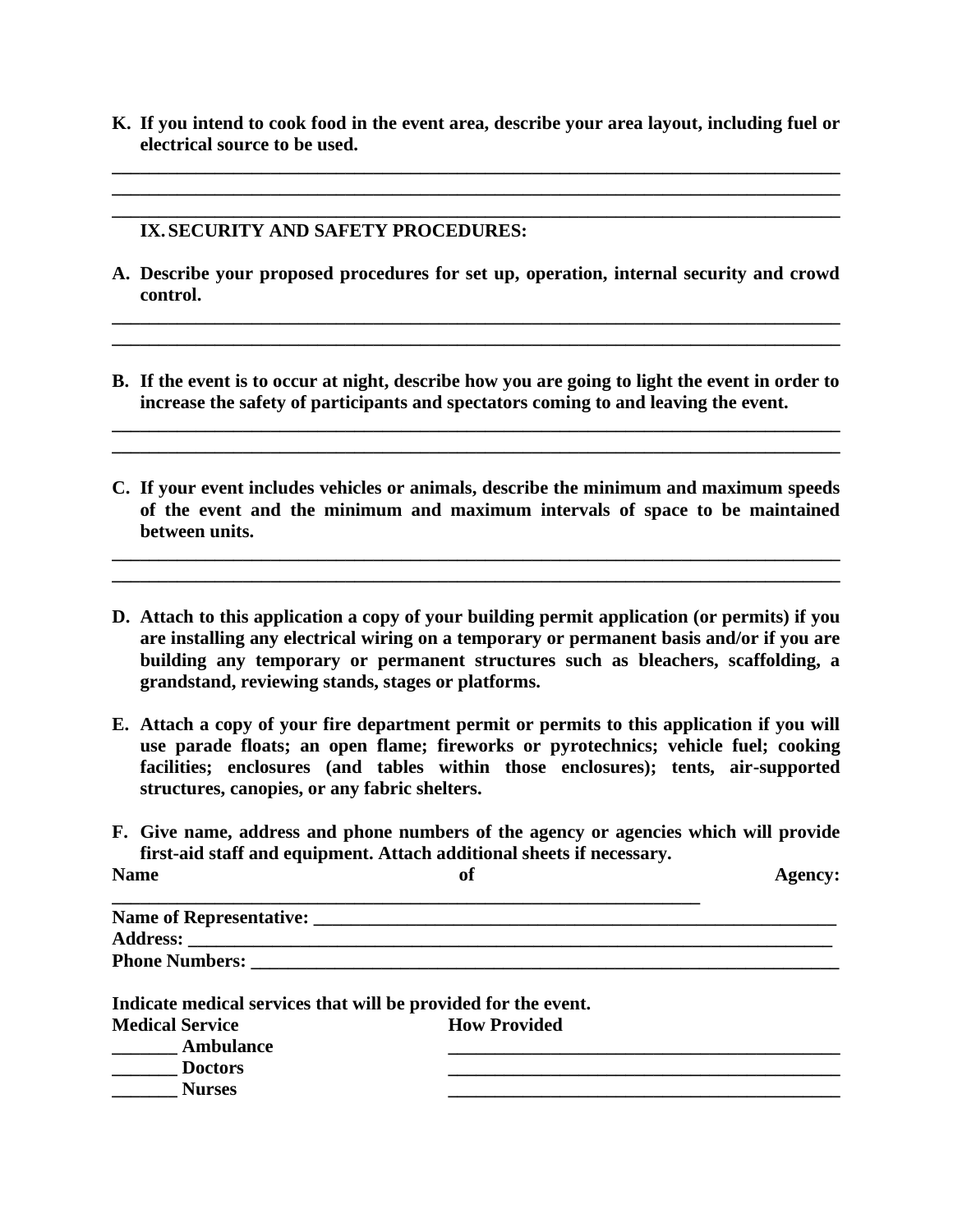# **X. VENDORS OR CONCESSIONAIRES:**

**A. Describe what vendor or concessionaires you will allow in conjunction with the event and the purpose or purposes of these concession.**

**\_\_\_\_\_\_\_\_\_\_\_\_\_\_\_\_\_\_\_\_\_\_\_\_\_\_\_\_\_\_\_\_\_\_\_\_\_\_\_\_\_\_\_\_\_\_\_\_\_\_\_\_\_\_\_\_\_\_\_\_\_\_\_\_\_\_\_\_\_\_\_\_\_\_\_\_\_\_ \_\_\_\_\_\_\_\_\_\_\_\_\_\_\_\_\_\_\_\_\_\_\_\_\_\_\_\_\_\_\_\_\_\_\_\_\_\_\_\_\_\_\_\_\_\_\_\_\_\_\_\_\_\_\_\_\_\_\_\_\_\_\_\_\_\_\_\_\_\_\_\_\_\_\_\_\_\_**

**B. Describe how you intend to regulate, monitor and control the type, number and quality of vendors/concessionaires whom you may permit to operate in conjunction with the event.**

**\_\_\_\_\_\_\_\_\_\_\_\_\_\_\_\_\_\_\_\_\_\_\_\_\_\_\_\_\_\_\_\_\_\_\_\_\_\_\_\_\_\_\_\_\_\_\_\_\_\_\_\_\_\_\_\_\_\_\_\_\_\_\_\_\_\_\_\_\_\_\_\_\_\_\_\_\_\_ \_\_\_\_\_\_\_\_\_\_\_\_\_\_\_\_\_\_\_\_\_\_\_\_\_\_\_\_\_\_\_\_\_\_\_\_\_\_\_\_\_\_\_\_\_\_\_\_\_\_\_\_\_\_\_\_\_\_\_\_\_\_\_\_\_\_\_\_\_\_\_\_\_\_\_\_\_\_ \_\_\_\_\_\_\_\_\_\_\_\_\_\_\_\_\_\_\_\_\_\_\_\_\_\_\_\_\_\_\_\_\_\_\_\_\_\_\_\_\_\_\_\_\_\_\_\_\_\_\_\_\_\_\_\_\_\_\_\_\_\_\_\_\_\_\_\_\_\_\_\_\_\_\_\_\_\_**

# **XI.MITIGATION OF THE IMPACT ON OTHERS:**

**Describe how you intend to mitigate the impact of the special events on businesses, churches, neighbors, motorists, mass transit users and others. Attach additional sheets, if necessary, entitled "Mitigation of the Impact on Others."**

**\_\_\_\_\_\_\_\_\_\_\_\_\_\_\_\_\_\_\_\_\_\_\_\_\_\_\_\_\_\_\_\_\_\_\_\_\_\_\_\_\_\_\_\_\_\_\_\_\_\_\_\_\_\_\_\_\_\_\_\_\_\_\_\_\_\_\_\_\_\_\_\_\_\_\_\_\_\_ \_\_\_\_\_\_\_\_\_\_\_\_\_\_\_\_\_\_\_\_\_\_\_\_\_\_\_\_\_\_\_\_\_\_\_\_\_\_\_\_\_\_\_\_\_\_\_\_\_\_\_\_\_\_\_\_\_\_\_\_\_\_\_\_\_\_\_\_\_\_\_\_\_\_\_\_\_\_**

## **XI (A). STREET CLOSURE:**

**Submit map of streets that are to be closed or traffic restricted. If the street is a DOT street then a separate application must filed with their appropriate office 90 days before the event.**

## **XII. TOWN SERVICES/EQUIPMENT:**

**Describe town services and/or equipment requested for this event. Town barricades, cones, and no-parking signs may be borrowed on an as-available basis. You should plan to pick up and return this equipment. If you or your volunteers cannot pick up and return this equipment, please attach a letter requesting these services and explaining why your organization cannot perform them. This will be reviewed and approved or denied by the special events coordinator.**

**\_\_\_\_\_\_\_\_\_\_\_\_\_\_\_\_\_\_\_\_\_\_\_\_\_\_\_\_\_\_\_\_\_\_\_\_\_\_\_\_\_\_\_\_\_\_\_\_\_\_\_\_\_\_\_\_\_\_\_\_\_\_\_\_\_\_\_\_\_\_\_\_\_\_\_\_\_\_ \_\_\_\_\_\_\_\_\_\_\_\_\_\_\_\_\_\_\_\_\_\_\_\_\_\_\_\_\_\_\_\_\_\_\_\_\_\_\_\_\_\_\_\_\_\_\_\_\_\_\_\_\_\_\_\_\_\_\_\_\_\_\_\_\_\_\_\_\_\_\_\_\_\_\_\_\_\_ \_\_\_\_\_\_\_\_\_\_\_\_\_\_\_\_\_\_\_\_\_\_\_\_\_\_\_\_\_\_\_\_\_\_\_\_\_\_\_\_\_\_\_\_\_\_\_\_\_\_\_\_\_\_\_\_\_\_\_\_\_\_\_\_\_\_\_\_\_\_\_\_\_\_\_\_\_\_**